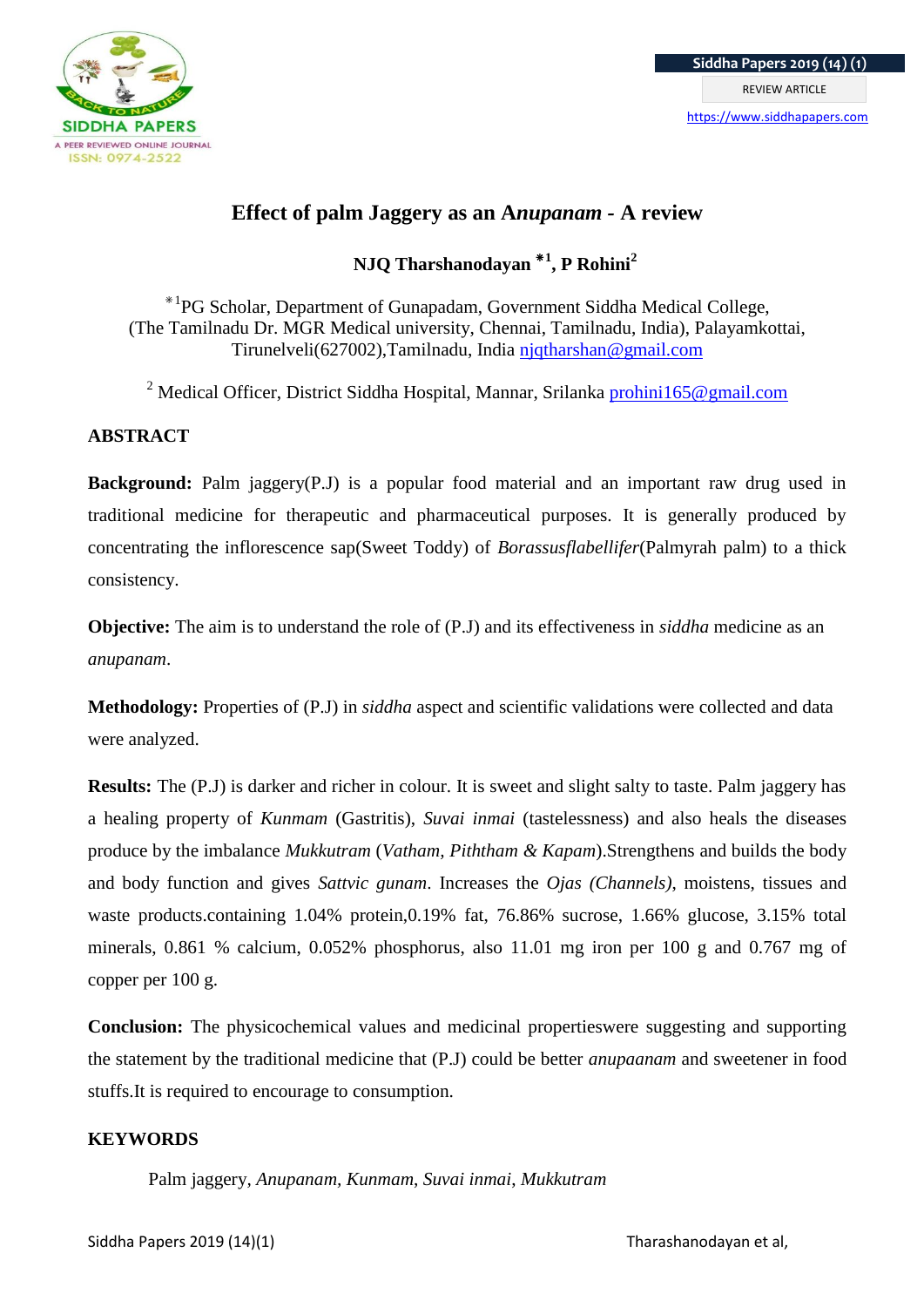#### **INTRODUCTION**

Palm jaggery is a popular food material and an important raw drug used in traditional medicine for therapeutic and pharmaceutical purposes. It is generally produced by concentrating the inflorescence sap of Palmyrah palm (Sweet Toddy) to a thick consistency (Rajesh*et al* ,2016).Jaggery is widely used in pharmaceutics in the preparation of traditional medicine dosage forms such as *Lehium, Manapaaku, Paani* etc. In *siddha* medicine palm jaggery is giving as an *anupanam* along with the medications (Vehicle) (Sivashanmugaraja S ,2016).Palmyra palm jaggery can use as a medicine andsweetening agent (Velauthamurthy K et al, 2015). Palm jaggery is a sugar rich product and medicine got by evaporation of sap obtained from Palmyrah palm (*Borassus flabellifer* L). Palm jaggery having best medicinal qualities. It generally contains 65-85% sucrose and 5-15% reducing sugars, and is consumed directly as an *anupanam* in traditional medicine, or used for production of traditional sweet meals. It is a good source of minerals like calcium, phosphorous and iron (Vengaiah PC *et al* ,2012).

The quality of the stored jaggery mostly depends upon the moisture content which is favorable for inversion and development of different types of fungi and bacteria in the jaggery resulting in changes in tastes and colours because of the formation of organic acid and complex decomposition of products(Tiwari GN, Kumar S & Prakash O ,2004)

#### **Palm Jaggery as** *anupanam* **in** *Siddha* **medicine**

*Anupanam* is a substance which is taken along with or after the consumption of medicine. It helps not only for the palatability but mainly for carrying the medicine to the target place by which it increases its bioavailability and facilitates easy absorption. Through the palm jaggery as an *anupanam* is administered along with medicine to improve the taste and mask the bad odor of the raw ingredients mainly given for carrying the essential substance to the target place. A palm jiggery with specific medications gives specific effect in specific *thosam* (*Vatha, piththa, kapha*) and diseases (Bath Rajesh et al, 2014). Palm jaggery has anabundant non-reducing sugars. It helps to build up the body function after affects by the illness. In diarrheal disease most of the potassium was lose from the body. In that case palm jaggery plays an important role to recover potassium deficiency (Sivashanmugaraja S ,2016).

Palm jaggery is suitable for consumption by children, pregnant and elders.*Siddha*medicine reported that palm jaggery has a healing property of *Kunmam* (Gastritis),*Suvai inmai* (tastelessness) and also heals the diseases produce by the imbalance *Mukkutram* (*Vatham, Piththam & Kapam*)(Murugesa Muthaliyar K S , 2013). Constituents and medicinal properties were suggesting and supporting the statement by the traditional medicine that palm jaggery could be better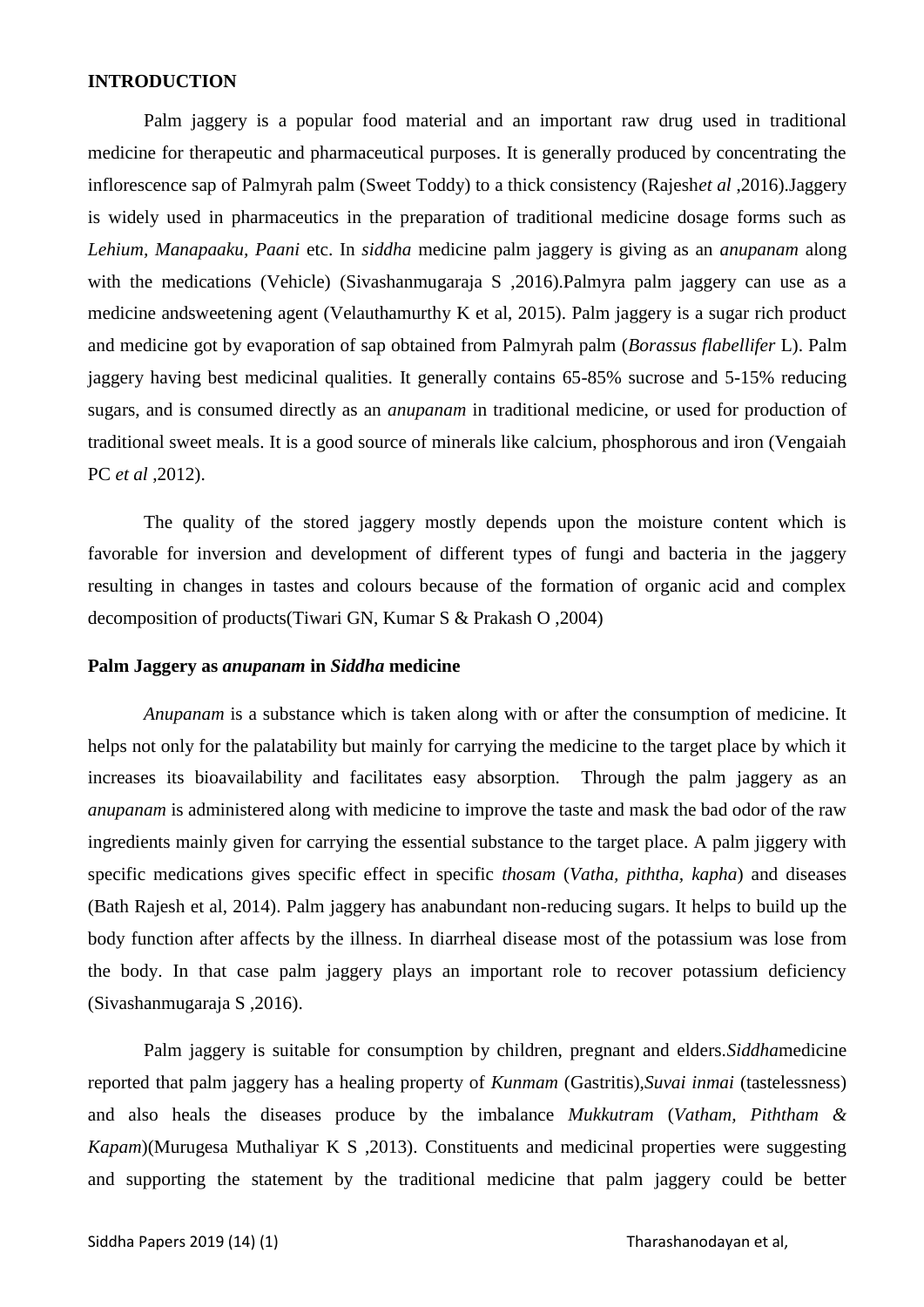*anupaanam* and sweetener in food stuffs.Palm jaggery is hugely priced due to its medicinal properties. It is required to encourage to consumption as an anupanam and food.

# **Aim**

To understand the role of palm jaggery and its effectiveness in*siddha* medicine as an *anupanam*.

#### **METHODOLOGY**

The review containing data fromdifferent siddha texts and research article through globally accepted websites such as PubMed, MEDLINE, Science direct, Europe PMC, Academia ect. Properties of jaggery in siddha aspect and scientific validations were collected. Data were analyzed.

#### **Literature**

Palmyrah (*Borassus flabellifer*) palms are mainly occurred throughout in north and east provinces of Sri lanka and it is known to be a worth economic plant.(Velauthamurthy K *et al*, 2015). It has an extreme strength, earthy taste or reminiscent of chocolates in its taste. The palm jaggery got after processing is darker and richer in colour. It is slight salty to taste but much healthier of the two. Due to its cooling result over human body, it is of high usefulness. The price of the palm jaggery is double that of sugar (Vengaiah PC *et al* (2012).

#### **Industrial usage of palm jaggery**

Palmyrah (*Borassus flabellifer*) palms are mainly distributed in north and east provinces of Sri lanka and it is known to be a valuable economic plant (Theivendirarajah K, 2008).Traditionally quick lime is used to prevent the fermentation of sweet sap in the preparation of jaggery at the cottage industries (Vengaiah P C, 2013). Initially sap was collected in slacked lime treated earthen pots by tappers. The cleared sap after lime sedimentation and filtration is transferred in to the boiling Galvanized Iron pan on a traditional furnace (Fig. 1). During boiling, a white scum arises to the surface which is skimmed off (removed with a ladle) and a few castor beans are crushed and put into allay frothing. After 5 min, boiling was stopped and pan is taken off from furnace and allowed for settling of lime. Then clear brown syrup was again poured in to boiling pan.Clarification was needed,

- (a) if sap's pH is more
- (b) for getting crystalline jaggery
- (c) to get more clear syrup
- (d) for shape.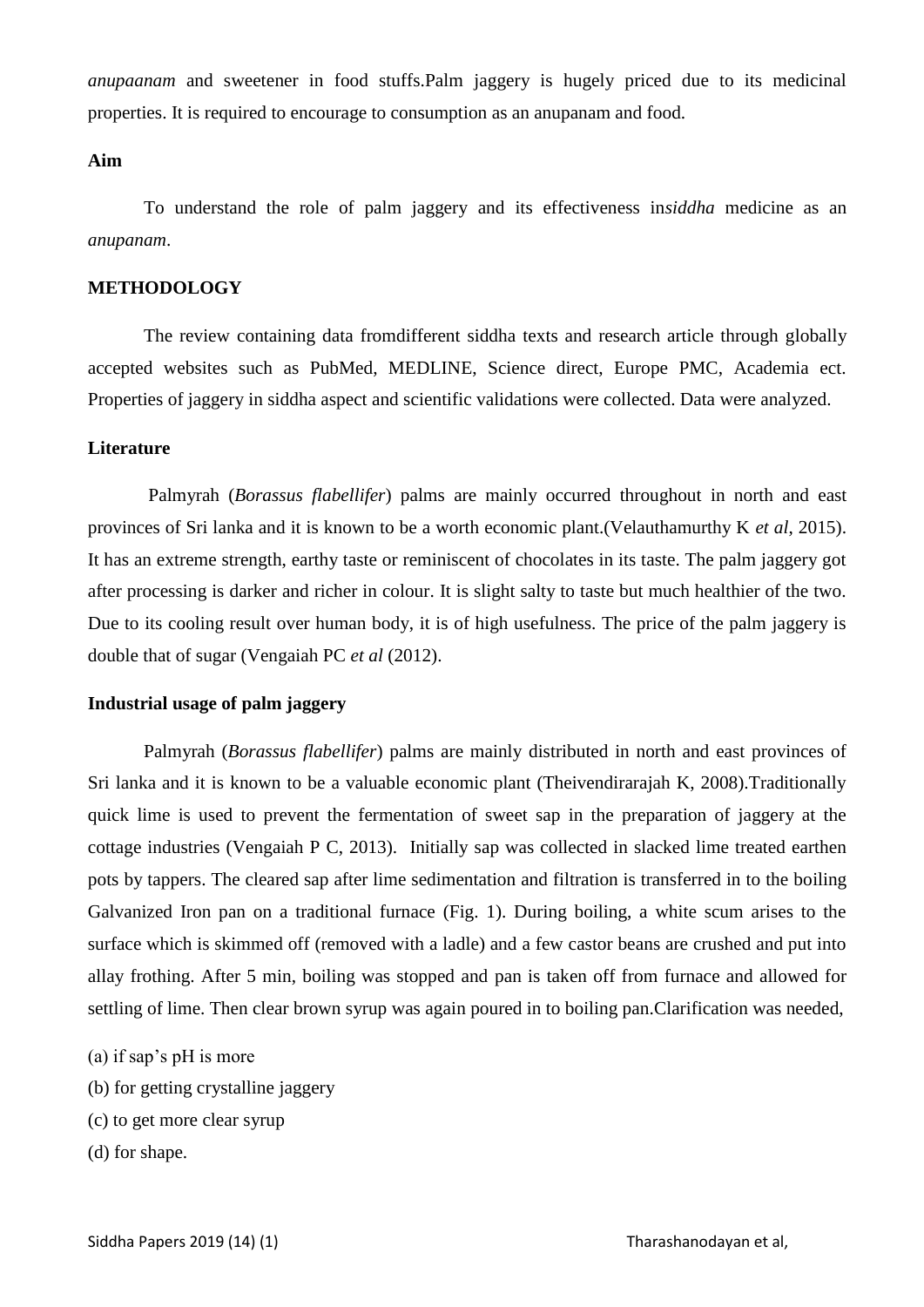Both vegetable and chemical clarifiers used for clarification. jaggery can be made in both solid blocks as well as in semiliquid form (liquid jaggery). The quality of gur can be improved by precipitating lime with carbon dioxide gas or citric acid or unripe tamarind fruits, before boiling the juice. Again quantification and type of clarificant to be added is nonstandardized. Processes to be standardized includes type of mucilage to prevent caramalization, pan material, heat application and final super saturation stage for molding (Vengaiah PC *et al* ,2012).

**Properties of palm jaggery regarding traditional aspect** 

#### **Properties:**

| Taste        | →             | Sweet taste |
|--------------|---------------|-------------|
| Potency      | $\rightarrow$ | Cold        |
| Distribution |               | Sweet taste |

## **Actions:**

Diuretic

Refrigerant

## **Medicinal properties mentioned in** *siddha* **literature**

Palm jaggery has a healing property of *Kunmam* (Gastritis),*Suvai inmai* (tastelessness) and also heals the diseases produce by the imbalance *Mukkutram* (*Vatham, Piththam & Kapam*) (Murugesa Muthaliyar K S ,2013)

# **Nutritional properties**

Palm jaggery is a natural sweetener and energy food, it is very rich in minerals, predominantly iron with traces of other mineral salts.Highly rich in calcium. Traditional people often prepare sweets with palm jaggery. They may not have a degree, but they do know where the ingredients come from and how they are made. They avoid sugar. Palm jaggery has more nutrias and healthy than regular sugar because it is unrefined, contains no preservatives or synthetic additives and has minerals such as magnesium, potassium and iron. It is a naturalfood, very rich in minerals, predominantly iron with traces of other mineral salts.

#### **Medicinal properties**

The benefits of palm jaggery include its ability to cleanse the respiratory tracts, gastro intestinal tract, act as a digestive agent and it helps the body to get rid of the unwanted particles and thus provide relief from constipation, sweeten the food in a healthy manner, provide good amount of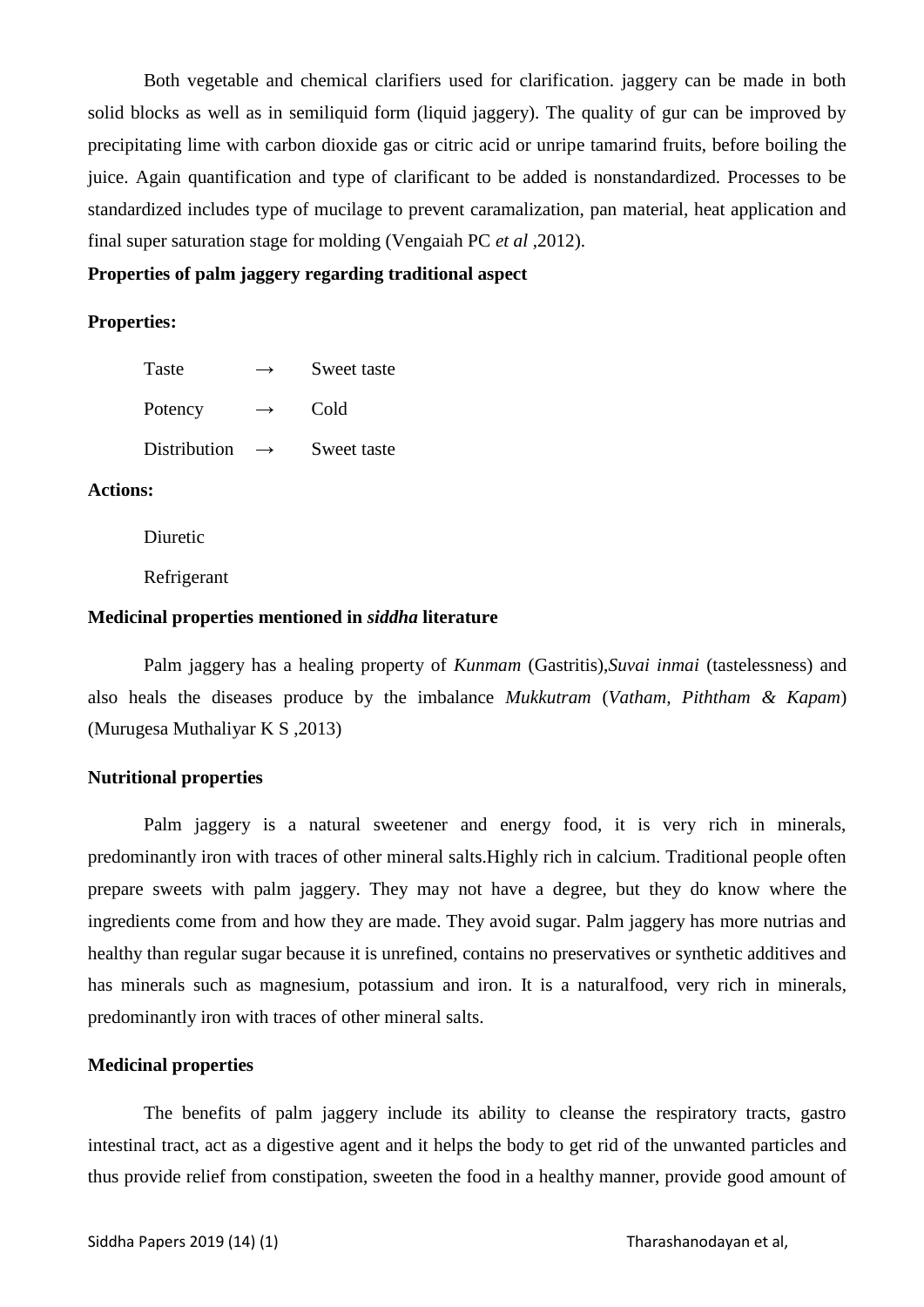minerals. Eating few grams of jaggery after a heavy meal is often recommended for those having problem with normal digestion. In the body, palm jaggery activates the various digestive enzymes and itself gets converted to acetic acids, thus speeding up digestion. Most of the time it is given to women who give birth to a child. It helps purifying impurities in the breast milk.Jaggery is a rich source of many vital minerals that are required by the body for normal growth and functioning. It is considered as a store house of various important minerals like iron magnesium phosphorus and potassium ect. Palm jaggery is used since ancient times to treat problems such as dry cough, commoncold and asthma. Palm jaggery helps in promoting relaxation of muscle, nerves and blood vessels, thus enhancing their functions. Migraines, the most painful and uncomfortable type of headaches can be relieved to a large extent by palm jaggery. Palm jaggery has a strong antioxidant properties and protects our body cell from the damage caused by free radicals (Jeya Ruban Rajesh ,2014).

## **RESULT AND DISCUSSION**

**Chart 1:** Nutritional properties of palm jaggery



**Table 2:Vitamins and minerals of palm jaggery** 

| <b>Parameters</b>     | Values for 100 g   |
|-----------------------|--------------------|
| <b>Thiamin</b>        | 10.70-29.69 mg     |
| <b>Riboflavin</b>     | 353-494 micro gram |
| <b>Nicotinic acid</b> | $3.70 - 5.10$ mg   |
| Vitamin C             | $7.30 - 33$ mg     |
| <b>Calcium</b>        | 140-283 mg         |
| <b>Phosphorus</b>     | $16-27$ mg         |
| <b>Iron</b>           | $6-10$ mg          |

(Sivashanmugaraja S ,2016)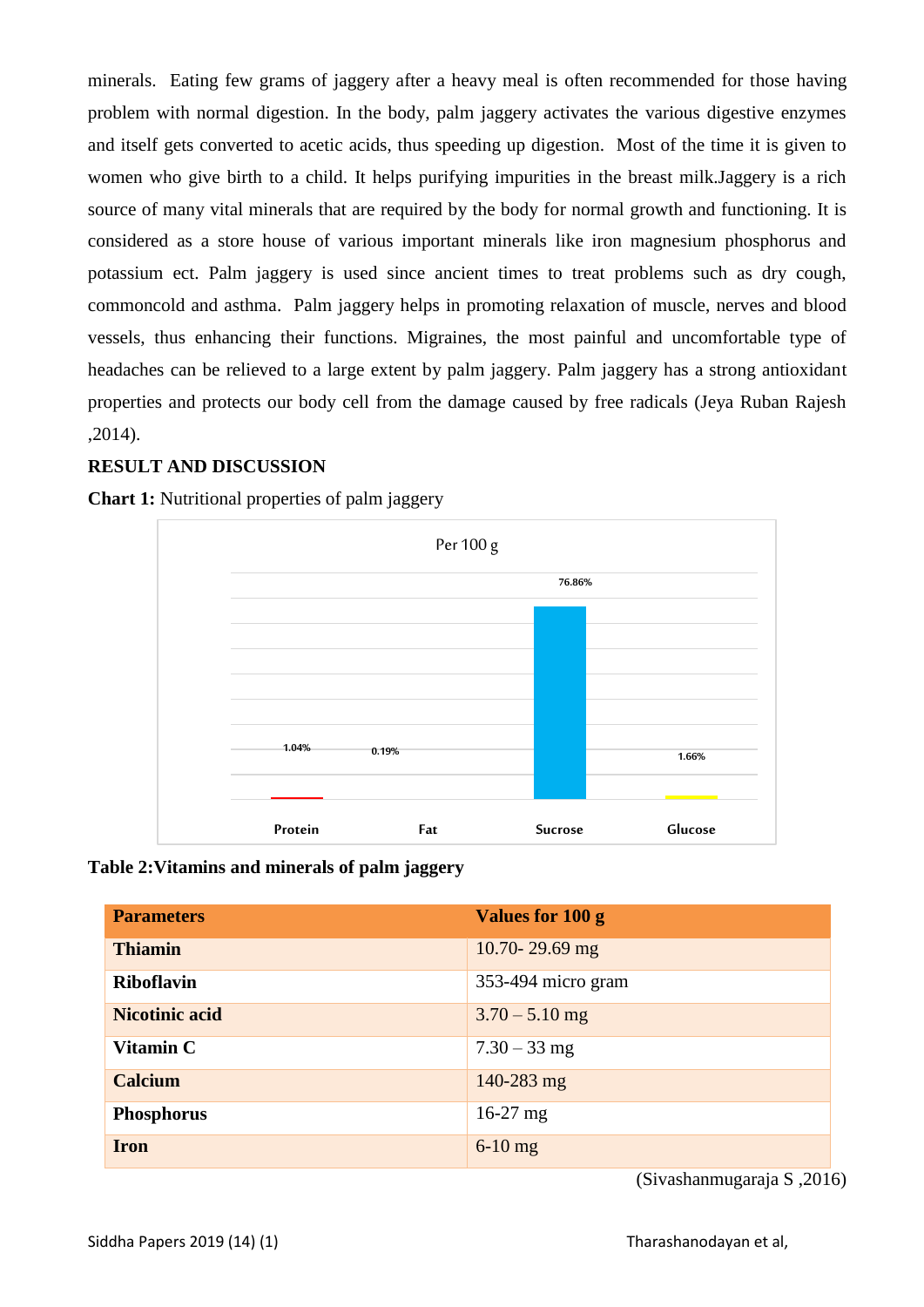| <b>Substance</b> | <b>Taste</b> | <b>Property Action</b> |                                                   | <b>Dosha</b> |
|------------------|--------------|------------------------|---------------------------------------------------|--------------|
| Palm             | Sweet        | <b>Buildings</b>       | Strengthens and builds, is generally More         | is           |
| jaggery          |              | cold                   | sattvic gunam -harmonies mind, required for       |              |
|                  |              | Unctuous               | Increases Ojas, Moistens. Increases Pitta,        |              |
|                  |              | heavy                  | tissues and waste products, Benefits moderate for |              |
|                  |              |                        | the mind.                                         | vatham, less |
|                  |              |                        |                                                   | for Kapham   |

#### **Table 2: properties of palm jaggery**

(Kandasaami mudaliyar, 2012)

Collection of data regarding palm jaggery revealed it has significant medicinal properties. The result suggests and support the statement that Palm jiggery could be as an anupaanam., which is a healthy sweetener in use. Study reported that palm jaggery has a gentler Gastro intestinal tract effect and cleansing effect. Therefore, palm jaggery should be beneficial as an *anupaanam* and sugar substitute.

Palmyrah palm jaggery is the main marketable product and which is more nutritious sap based product, containing 1.04% protein,0.19% fat, 76.86% sucrose, 1.66% glucose, 3.15% total minerals, 0.861 % calcium, 0.052% phosphorus; also 11.01 mg iron per 100 g and 0.767 mg of copper per 100 g. It may be suitable for consumption, by people with impaired by the illness. In diarrheal disease most of the potassium was lose from the body. In that case palm jiggery plays an important role to recover potassium deficiency in line with their dietary requirements in controlled amount.

Its sweet taste is building cold in body and unctuous heavy. Strengthens and builds the body and body function. And gives *Sattvic gunam*. Increases the *Ojas* (Channels), moistens, tissues and waste products.More consumption of palm jaggery required for *Pitta* imbalance, moderate for*vatham* and less for *Kapham.* Palm jaggery is hugely priced due to its medicinal properties.

#### **CONCLUSION**

The physicochemical values and medicinal propertieswere suggesting and supporting the statement by the traditional medicine that palm jaggery could be better *anupanam* and sweetener in food stuffs. There is a need to improve the daily consumption by the people. Further, the product needs improved market promotion for it to become not only economically but also nutritionally. This information may be useful for further studies.